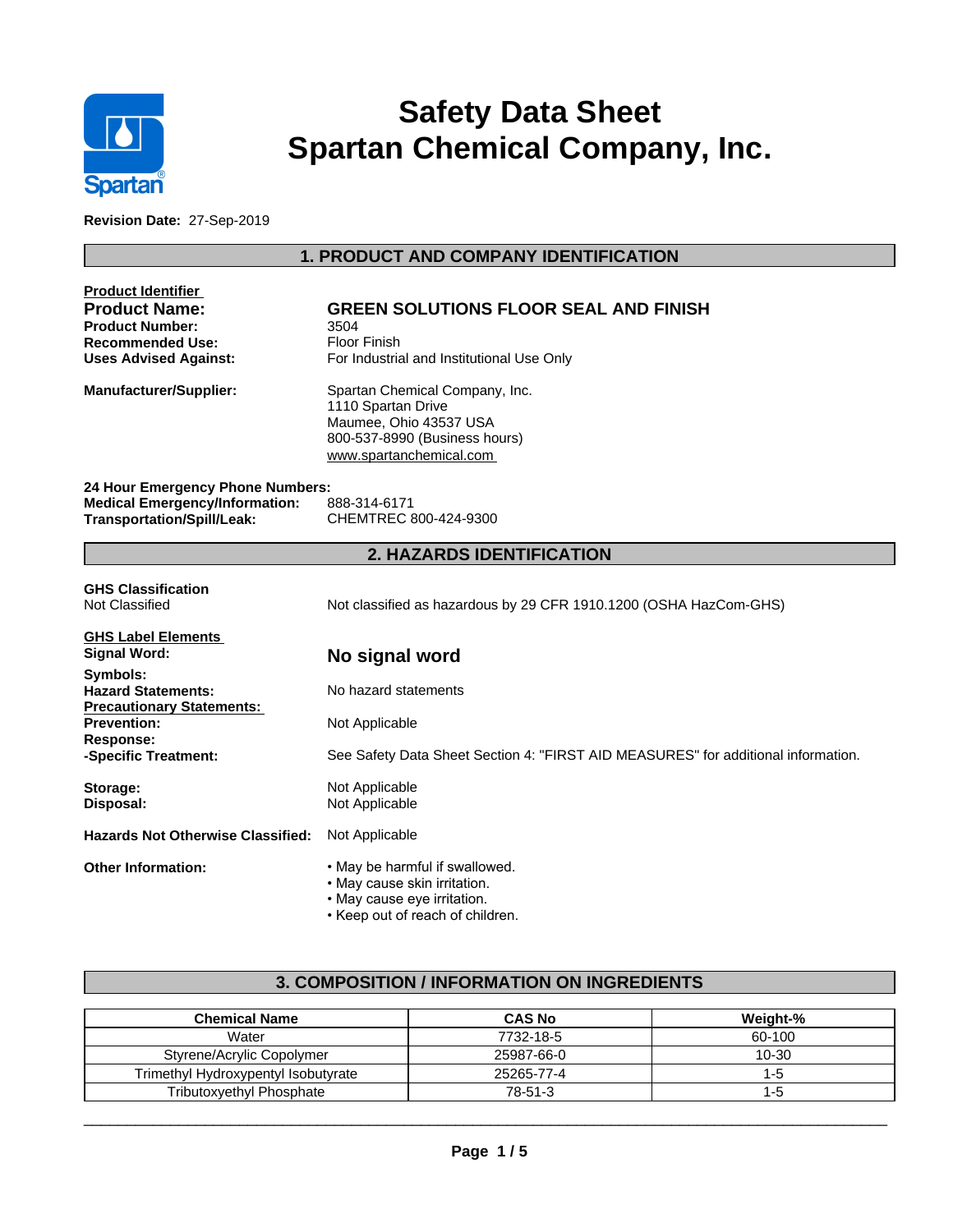#### 3504 - **GREEN SOLUTIONS FLOOR SEAL AND FINISH Revision Date:** 27-Sep-2019

| Ethylene Copolymer          | 67892-91-5         | 1-5       |
|-----------------------------|--------------------|-----------|
| Propylene Glycol            | $57 - 55 - 6$      | $0.1 - 1$ |
| Acrylate Copolymer          | 63744-68-3         | $0.1 - 1$ |
| Calcium                     | 7440-70-2          | $0.1 - 1$ |
| Anionic Surfactant          | <b>PROPRIETARY</b> | $0.1 - 1$ |
| Sodium Hydroxide            | 1310-73-2          | $0.1 - 1$ |
| Ammonium Hydroxide          | 1336-21-6          | < 0.1     |
| Fluorosurfactant            | <b>PROPRIETARY</b> | < 0.1     |
| Dimethicone                 | 63148-62-9         | < 0.1     |
| Methylchloroisothiazolinone | 26172-55-4         | < 0.1     |
| Methylisothiazolinone       | 2682-20-4          | < 0.1     |

Specific chemical identity and/or exact percentage of composition has been withheld as a trade secret.

# **4. FIRST AID MEASURES -Eye Contact:** Rinse cautiously with water for several minutes. Remove contact lenses, if present and easy to do. Continue rinsing. If eye irritation persists: Get medical attention. **-Skin Contact:** Wash with soap and water. If skin irritation occurs: Get medical attention. **-Inhalation:** Remove victim to fresh air and keep at rest in a position comfortable for breathing. Call a poison control center or physician if you feel unwell. **-Ingestion:** Rinse mouth. Do NOT induce vomiting. Never give anything by mouth to an unconscious person. Get medical attention if you feel unwell. **Note to Physicians:** Treat symptomatically. **5. FIRE-FIGHTING MEASURES Suitable Extinguishing Media:** Product does not support combustion, Use extinguishing agent suitable for type of surrounding fire **Specific Hazards Arising from the Chemical:** Dried product is capable of burning. Combustion products are toxic. May include Carbon monoxide Carbon dioxide and other toxic gases or vapors.

**Protective Equipment and Precautions for Firefighters:** Wear MSHA/NIOSH approved self-contained breathing apparatus (SCBA) and full protective gear. Cool fire-exposed containers with water spray.

## **6. ACCIDENTAL RELEASE MEASURES**

| <b>Personal Precautions:</b>      | Avoid contact with skin, eyes or clothing. Use personal protective equipment as required.       |
|-----------------------------------|-------------------------------------------------------------------------------------------------|
| <b>Environmental Precautions:</b> | Do not rinse spill onto the ground, into storm sewers or bodies of water.                       |
| <b>Methods for Clean-Up:</b>      | Prevent further leakage or spillage if safe to do so. Contain and collect spillage with         |
|                                   | non-combustible absorbent material, (e.g. sand, earth, diatomaceous earth, vermiculite)         |
|                                   | and place in container for disposal according to local / national regulations (see Section 13). |

### **7. HANDLING AND STORAGE**

**Advice on Safe Handling:** Handle in accordance with good industrial hygiene and safety practice. Wash thoroughly

**Storage Conditions:** Keep containers tightly closed in a dry, cool and well-ventilated place. Keep out of the reach

of children. Keep from freezing.

after handling.

**Suggested Shelf Life:** 18 months from date of manufacture.

# **8. EXPOSURE CONTROLS / PERSONAL PROTECTION**

**Occupational Exposure Limits:** .

| <b>Chemical Name</b>          | <b>ACGIH TLV</b>             | <b>OSHA PEL</b>                                                   | <b>NIOSH</b>                                                      |
|-------------------------------|------------------------------|-------------------------------------------------------------------|-------------------------------------------------------------------|
| Sodium Hvdroxide<br>1310-73-2 | Ceiling: 2 mg/m <sup>3</sup> | TWA: $2 \text{ mg/m}^3$<br>(vacated) Ceiling: 2 mg/m <sup>3</sup> | IDLH:<br>.1: 10 ma/m <sup>3</sup><br>Ceiling: 2 mg/m <sup>3</sup> |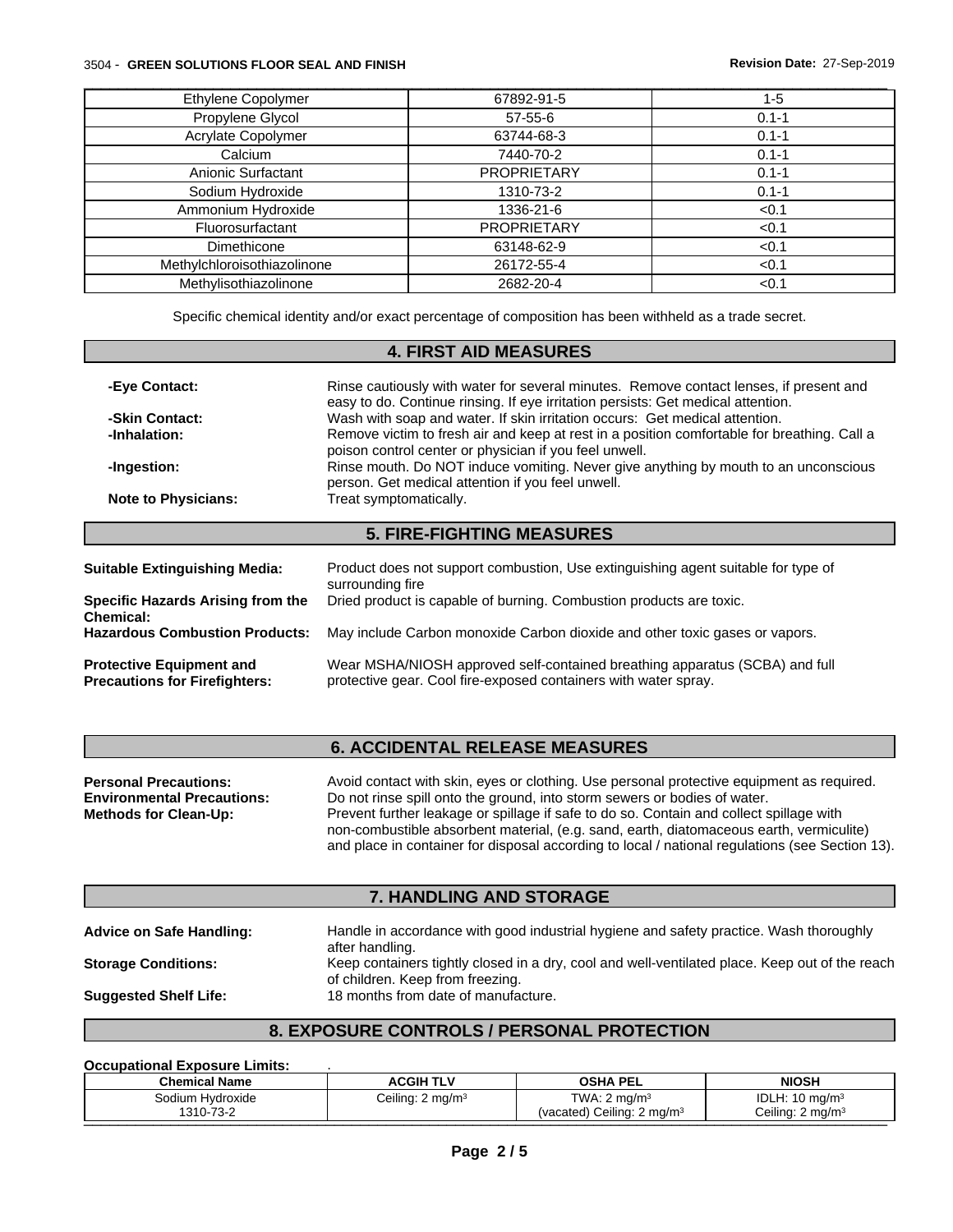| <b>Engineering Controls:</b>           | Provide good general ventilation.                                                       |
|----------------------------------------|-----------------------------------------------------------------------------------------|
|                                        | If work practices generate dust, fumes, gas, vapors or mists which expose workers to    |
|                                        | chemicals above the occupational exposure limits, local exhaust ventilation or other    |
|                                        | engineering controls should be considered.                                              |
| <b>Personal Protective Equipment</b>   |                                                                                         |
| <b>Eve/Face Protection:</b>            | Not required with expected use.                                                         |
| <b>Skin and Body Protection:</b>       | Not required with expected use.                                                         |
| <b>Respiratory Protection:</b>         | Not required with expected use.                                                         |
|                                        | If occupational exposure limits are exceeded or respiratory irritation occurs, use of a |
|                                        | NIOSH/MSHA approved respirator suitable for the use-conditions and chemicals in Section |
|                                        | 3 should be considered.                                                                 |
| <b>General Hygiene Considerations:</b> | Wash hands and any exposed skin thoroughly after handling.                              |
|                                        | See 29 CFR 1910.132-138 for further guidance.                                           |

 $\overline{\phantom{a}}$  ,  $\overline{\phantom{a}}$  ,  $\overline{\phantom{a}}$  ,  $\overline{\phantom{a}}$  ,  $\overline{\phantom{a}}$  ,  $\overline{\phantom{a}}$  ,  $\overline{\phantom{a}}$  ,  $\overline{\phantom{a}}$  ,  $\overline{\phantom{a}}$  ,  $\overline{\phantom{a}}$  ,  $\overline{\phantom{a}}$  ,  $\overline{\phantom{a}}$  ,  $\overline{\phantom{a}}$  ,  $\overline{\phantom{a}}$  ,  $\overline{\phantom{a}}$  ,  $\overline{\phantom{a}}$ 

# **9. PHYSICAL AND CHEMICAL PROPERTIES**

| Appearance/Physical State:             | Liquid                            |
|----------------------------------------|-----------------------------------|
| Color:                                 | White emulsion                    |
| lOdor:                                 | Mild                              |
| pH:                                    | l8.0-8.5                          |
| <b>Melting Point / Freezing Point:</b> | No information available.         |
| Boiling Point / Boiling Range:         | 100 °C / 212 °F                   |
| <b>Flash Point:</b>                    | 100 °C / > 212 °F ASTM D56        |
| <b>Evaporation Rate:</b>               | $< 1$ (Butyl acetate = 1)         |
| Flammability (solid, gas)              | No information available.         |
| <b>Upper Flammability Limit:</b>       | No information available.         |
| Lower Flammability Limit:              | <b>No information available.</b>  |
| Vapor Pressure:                        | <b>No information available.</b>  |
| Vapor Density:                         | <b>No information available.</b>  |
| <b>Specific Gravity:</b>               | 1.021                             |
| Solubility(ies):                       | Soluble in water                  |
| <b>Partition Coefficient:</b>          | <b>INo information available.</b> |
| <b>Autoignition Temperature:</b>       | <b>No information available.</b>  |
| <b>Decomposition Temperature:</b>      | No information available.         |
| Viscosity:                             | No information available.         |

# **10. STABILITY AND REACTIVITY**

| <b>Reactivity:</b>             | This material is considered to be non-reactive under normal conditions of use.              |
|--------------------------------|---------------------------------------------------------------------------------------------|
| <b>Chemical Stability:</b>     | Stable under normal conditions.                                                             |
|                                | Possibility of Hazardous Reactions: Not expected to occur with normal handling and storage. |
| <b>Conditions to Avoid:</b>    | Extremes of temperature and direct sunlight.                                                |
| <b>Incompatible Materials:</b> | Strong oxidizing agents. Strong acids.                                                      |
| <b>Hazardous Decomposition</b> | May include carbon monoxide, carbon dioxide (CO2) and other toxic gases or vapors.          |
| Products:                      |                                                                                             |

# **11. TOXICOLOGICAL INFORMATION**

Likely Routes of Exposure: Eyes, Skin, Ingestion, Inhalation. **Symptoms of Exposure: -Eye Contact:** Pain and redness.<br> **-Skin Contact:** Pain and redness. **-Skin Contact:** Drying of the skin.<br> **-Inhalation:** Drying of the skin.<br>
Nasal discomfort a **-Inhalation:** Nasal discomfort and coughing.<br> **-Ingestion:** Pain, nausea, vomiting and diar Pain, nausea, vomiting and diarrhea. **Immediate, Delayed, Chronic Effects** Data not available or insufficient for classification.

#### **Numerical Measures of Toxicity**

The following acute toxicity estimates (ATE) are calculated based on the GHS document. . The contribution of the contribution of  $\mathcal{S}$  ,  $\mathcal{S}$  ,  $\mathcal{S}$  ,  $\mathcal{S}$  ,  $\mathcal{S}$  ,  $\mathcal{S}$  ,  $\mathcal{S}$  ,  $\mathcal{S}$  ,  $\mathcal{S}$  ,  $\mathcal{S}$  ,  $\mathcal{S}$  ,  $\mathcal{S}$  ,  $\mathcal{S}$  ,  $\mathcal{S}$  ,  $\mathcal{S}$  ,  $\mathcal{S}$  ,  $\math$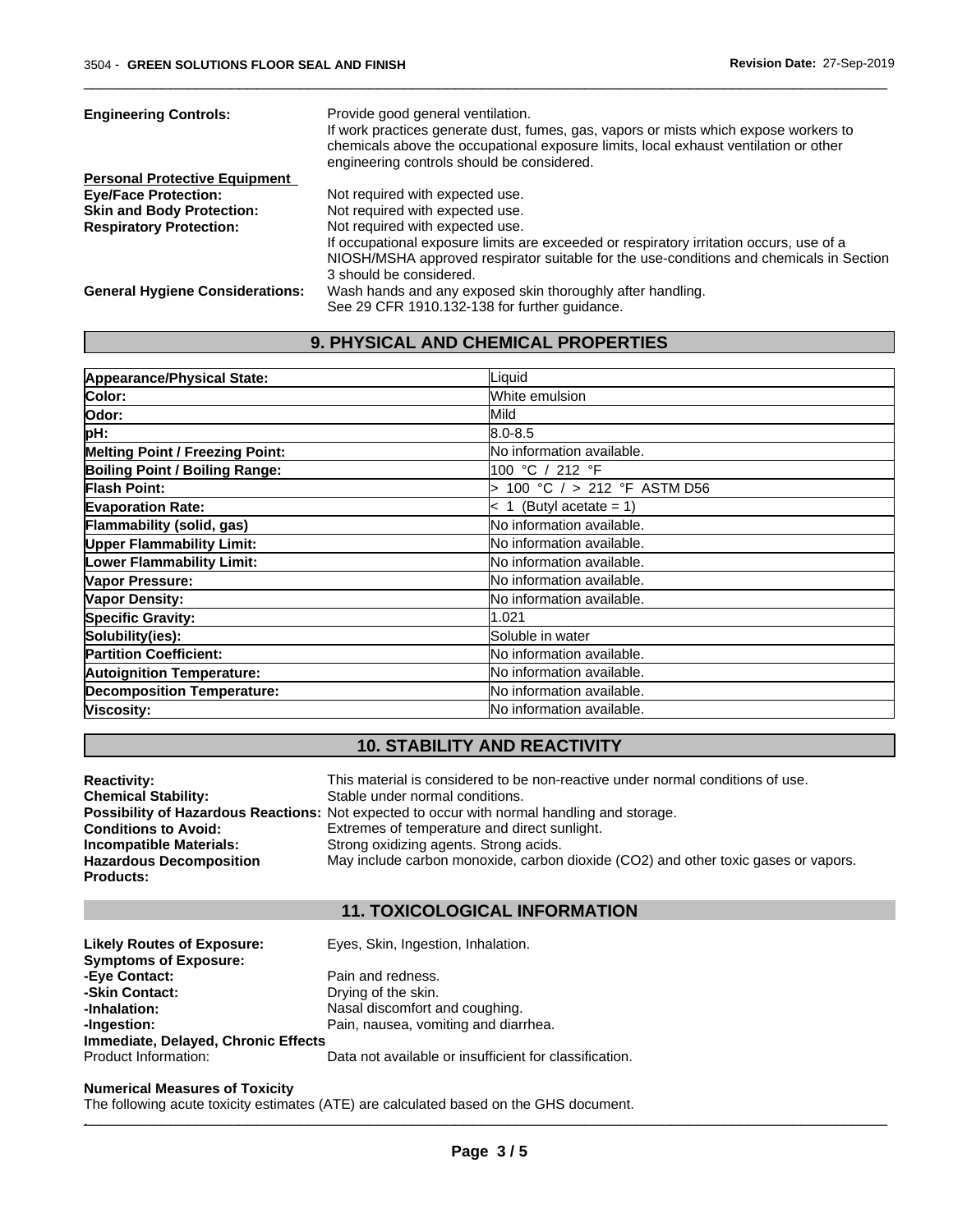| ATEmix (oral):                 | 76615 mg/kg     |
|--------------------------------|-----------------|
| ATEmix (dermal):               | 73318 mg/kg     |
| ATEmix (inhalation-dust/mist): | $100 \text{ m}$ |

#### **Component Acute Toxicity Information**

| <b>Chemical Name</b>                              | Oral LD50            | Dermal LD50              | <b>Inhalation LC50</b>  |
|---------------------------------------------------|----------------------|--------------------------|-------------------------|
| Water<br>7732-18-5                                | $> 90$ mL/kg (Rat)   | Not Available            | Not Available           |
| Trimethyl Hydroxypentyl Isobutyrate<br>25265-77-4 | $=$ 3200 mg/kg (Rat) | $> 15200$ mg/kg (Rat)    | $> 3.55$ mg/L (Rat) 6 h |
| <b>Tributoxyethyl Phosphate</b><br>78-51-3        | $= 3$ g/kg (Rat)     | $> 16$ mL/kg (Rabbit)    | $> 6.4$ mg/L (Rat) 4 h  |
| Propylene Glycol<br>$57 - 55 - 6$                 | $= 20$ g/kg (Rat)    | $= 20800$ mg/kg (Rabbit) | Not Available           |
| Sodium Hydroxide<br>1310-73-2                     | Not Available        | $= 1350$ mg/kg (Rabbit)  | Not Available           |
| Ammonium Hydroxide<br>1336-21-6                   | $=$ 350 mg/kg (Rat)  | Not Available            | Not Available           |
| Dimethicone<br>63148-62-9                         | $> 24$ g/kg (Rat)    | Not Available            | Not Available           |
| Methylchloroisothiazolinone<br>26172-55-4         | $= 481$ mg/kg (Rat)  | Not Available            | $= 1.23$ mg/L (Rat) 4 h |

 $\overline{\phantom{a}}$  ,  $\overline{\phantom{a}}$  ,  $\overline{\phantom{a}}$  ,  $\overline{\phantom{a}}$  ,  $\overline{\phantom{a}}$  ,  $\overline{\phantom{a}}$  ,  $\overline{\phantom{a}}$  ,  $\overline{\phantom{a}}$  ,  $\overline{\phantom{a}}$  ,  $\overline{\phantom{a}}$  ,  $\overline{\phantom{a}}$  ,  $\overline{\phantom{a}}$  ,  $\overline{\phantom{a}}$  ,  $\overline{\phantom{a}}$  ,  $\overline{\phantom{a}}$  ,  $\overline{\phantom{a}}$ 

**Carcinogenicity:** No components present at 0.1% or greater are listed as to being carcinogens by ACGIH, IARC, NTP or OSHA.

# **12. ECOLOGICAL INFORMATION**

| <b>Ecotoxicity</b>                                   |                                                                                                                                                            |                                                                                                                                                                                                                   |                                             |                                                                                                                                                          |
|------------------------------------------------------|------------------------------------------------------------------------------------------------------------------------------------------------------------|-------------------------------------------------------------------------------------------------------------------------------------------------------------------------------------------------------------------|---------------------------------------------|----------------------------------------------------------------------------------------------------------------------------------------------------------|
| <b>Chemical Name</b>                                 | <b>Algae/Aquatic Plants</b>                                                                                                                                | Fish                                                                                                                                                                                                              | <b>Toxicity to</b><br><b>Microorganisms</b> | <b>Crustacea</b>                                                                                                                                         |
| Trimethyl Hydroxypentyl<br>Isobutyrate<br>25265-77-4 | 18.4: 72 h<br>Pseudokirchneriella<br>subcapitata mg/L EC50                                                                                                 | 30: 96 h Pimephales<br>promelas mg/L LC50                                                                                                                                                                         | Not Available                               | Not Available                                                                                                                                            |
| <b>Tributoxyethyl Phosphate</b><br>78-51-3           | Not Available                                                                                                                                              | 10.4 - 12.0: 96 h Pimephales<br>promelas mg/L LC50<br>flow-through                                                                                                                                                | Not Available                               | Not Available                                                                                                                                            |
| Propylene Glycol<br>$57 - 55 - 6$                    | 19000: 96 h<br>Pseudokirchneriella<br>subcapitata mg/L EC50                                                                                                | 51600: 96 h Oncorhynchus<br>mykiss mg/L LC50 static 41 -<br>47: 96 h Oncorhynchus<br>mykiss mL/L LC50 static<br>51400: 96 h Pimephales<br>promelas mg/L LC50 static<br>710: 96 h Pimephales<br>promelas mg/L LC50 | Not Available                               | 1000: 48 h Daphnia magna<br>mg/L EC50 Static                                                                                                             |
| Sodium Hydroxide<br>1310-73-2                        | Not Available                                                                                                                                              | 45.4: 96 h Oncorhynchus<br>mykiss mg/L LC50 static                                                                                                                                                                | Not Available                               | Not Available                                                                                                                                            |
| Ammonium Hydroxide<br>1336-21-6                      | Not Available                                                                                                                                              | 8.2: 96 h Pimephales<br>promelas mg/L LC50                                                                                                                                                                        | Not Available                               | 0.66: 48 h water flea mg/L<br>EC50 0.66: 48 h Daphnia<br>pulex mg/L EC50                                                                                 |
| Methylchloroisothiazolinone<br>26172-55-4            | $0.11 - 0.16$ : 72 h<br>Pseudokirchneriella<br>subcapitata mg/L EC50<br>static 0.03 - 0.13: 96 h<br>Pseudokirchneriella<br>subcapitata mg/L EC50<br>static | 1.6: 96 h Oncorhynchus<br>mykiss mg/L LC50<br>semi-static                                                                                                                                                         | Not Available                               | 4.71: 48 h Daphnia magna<br>mg/L EC50 0.12 - 0.3: 48 h<br>Daphnia magna mg/L EC50<br>Flow through 0.71 - 0.99: 48<br>h Daphnia magna mg/L<br>EC50 Static |

### Persistence and Degradability: No information available. **Bioaccumulation:** No information available.

**Other Adverse Effects:** No information available.

# **13. DISPOSAL CONSIDERATIONS**

**Disposal of Wastes:** Dispose of in accordance with federal, state and local regulations.